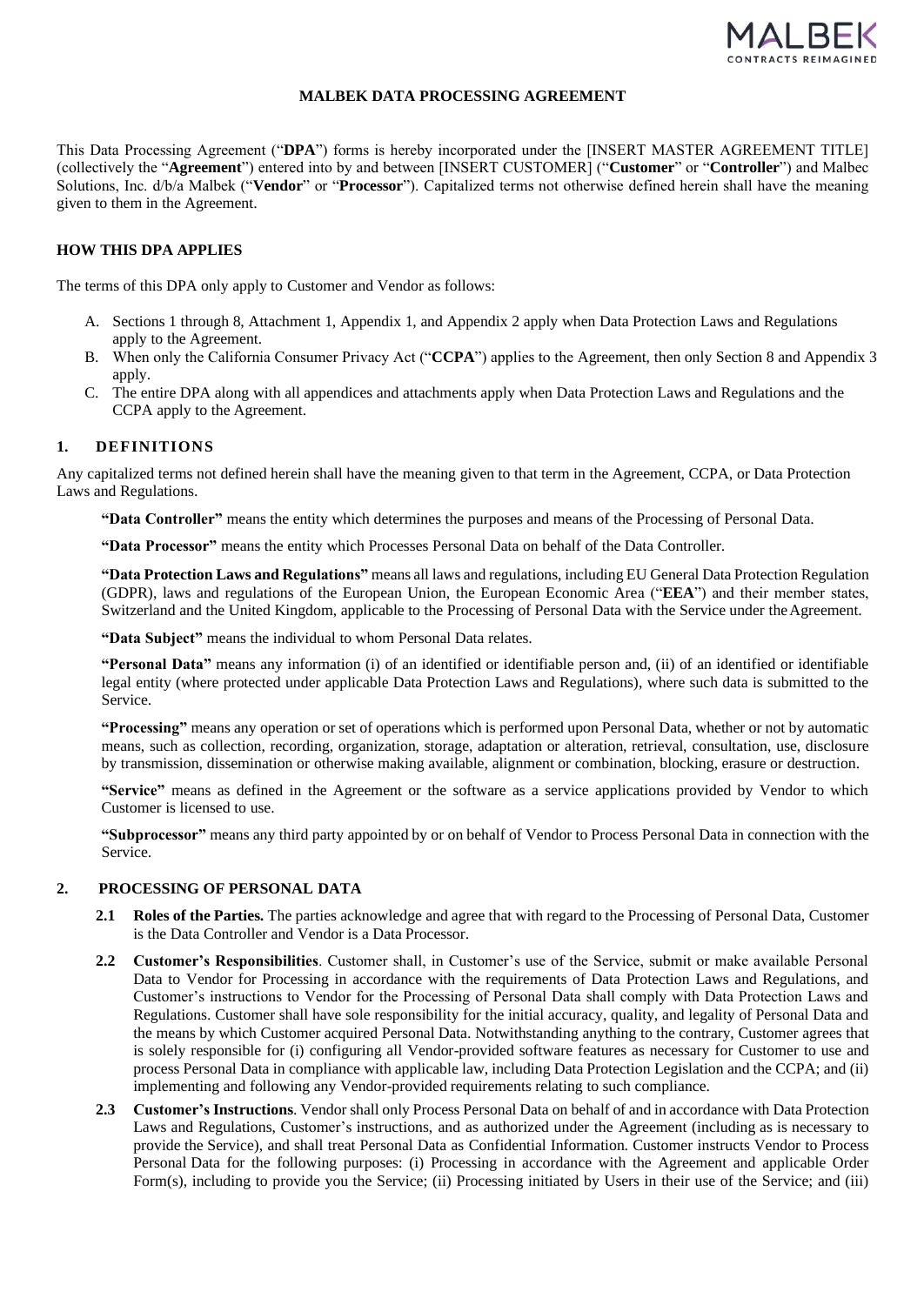

Processing to comply with other reasonable instructions provided by Customer (e.g., via email). Vendor will notify Customer upon becoming aware and if in Vendor's reasonable judgement that Customer's instruction violates Data Protection Laws and Regulations.

## **3. RIGHTS OF DATA SUBJECTS**

- **3.1 Correction, Blocking, and Deletion.** To the extent Customer, in Customer's use of the Service, does not have the ability to correct, amend, block or delete Personal Data, as required by Data Protection Laws and Regulations, Vendor shall assist Customer in facilitating such actions to the extent Vendor is legally permitted to do so.
- **3.2 Data Subject Requests.** Vendor shall, to the extent legally permitted, notify Customer without undue delay if Vendor receives a request from a Data Subject for access to, correction, amendment or deletion of that Data Subject's Personal Data. If legally permitted, Vendor shall not respond to any such Data Subject request without Customer's prior written consent except to confirm that the request relates to Customer. Vendor shall cooperate and assist in relation to the handling of a Data Subject's request for access to that person's Personal Data, to the extent legally permitted and to the extent Customer does not have access to such Personal Data through use of the Service.

## **4. VENDOR PERSONNEL**

- **4.1 Confidentiality.** Vendor shall ensure that its personnel engaged in the Processing of Personal Data are informed of the confidential nature of the Personal Data, have received appropriate training on their responsibilities and have executed written confidentiality agreements. Vendor shall ensure that such confidentiality obligations survive the termination of the personnel engagement.
- **4.2 Limitation of Access.** Vendor shall ensure that Vendor's access to Personal Data is limited to those personnel who require such access to perform under the Agreement.

## **5. SECURITY**

Taking into account the state of the art, the costs of implementation and the nature, scope, context and purposes of Processing as well as the risk of varying likelihood and severity for the rights and freedoms of natural persons, Vendor shall implement appropriate technical and organizational measures designed to ensure a level of security appropriate to the risk and as detailed in Appendix 2. Vendor regularly monitors compliance with these safeguards. Vendor may update these technical and organization measures from time to time, but will not materially decrease the overall security of the Service.

## **6. SECURITY BREACH MANAGEMENT AND NOTIFICATION**

Vendor maintains security incident management policies and procedures and shall, to the extent permitted by law, without undue delay, notify Customer of any actual unauthorized access, use, modification, or disclosure of Personal Data, by Vendor or its Subprocessors (a "**Security Breach**"). Vendor shall make all reasonable efforts to identify and take all reasonable steps to remediate the cause of such Security Breach.

# **7. SUBPROCESSORS**

- **7.1 Subprocessors.** Pursuant to this DPA and Clause 5(h) of the Standard Contractual Clauses (if applicable), Customer acknowledges and expressly agrees that Vendor is granted the authority to subcontract the processing of Personal Data to Subprocessors provided that:
	- **7.1.1** Vendor or Vendor affiliates on its behalf may engage Subprocessors under a written (including in electronic form) contract consistent with the terms of this DPA in relation to the Subprocessor's processing of Personal Data. Vendor shall be liable for any breaches by the Subprocessor in accordance with the terms of this DPA.
	- **7.1.2** Vendor will evaluate the security, privacy and confidentiality practices of a Subprocessor prior to selection to establish that it is capable of providing the level of protection of Personal Data required by this DPA.
	- **7.1.3** Vendor will provide a list of subprocessors including the name, geographic location, and role of each Subprocessor.
	- **7.1.4** Vendor will inform Customer in writing and in advance of any intended additions or replacements to the list of Subprocessors including name, address and role of the new Subprocessor. Customer can object to any new subprocessor provided that a legitimate reason is provided under appliable data protection laws including but not limited to the General Data Protection Regulation. Within 30 days from the date of Vendor's notice to Customer informing Customer of the new Subprocessor, Customer may request that the parties discuss in good faith a resolution to the objection. Such discussions shall not affect Vendor's right to use the new Subprocessor(s) after 30 days.
	- **7.1.5** Vendor may replace a Subprocessor without advance notice where the reason for the change is outside of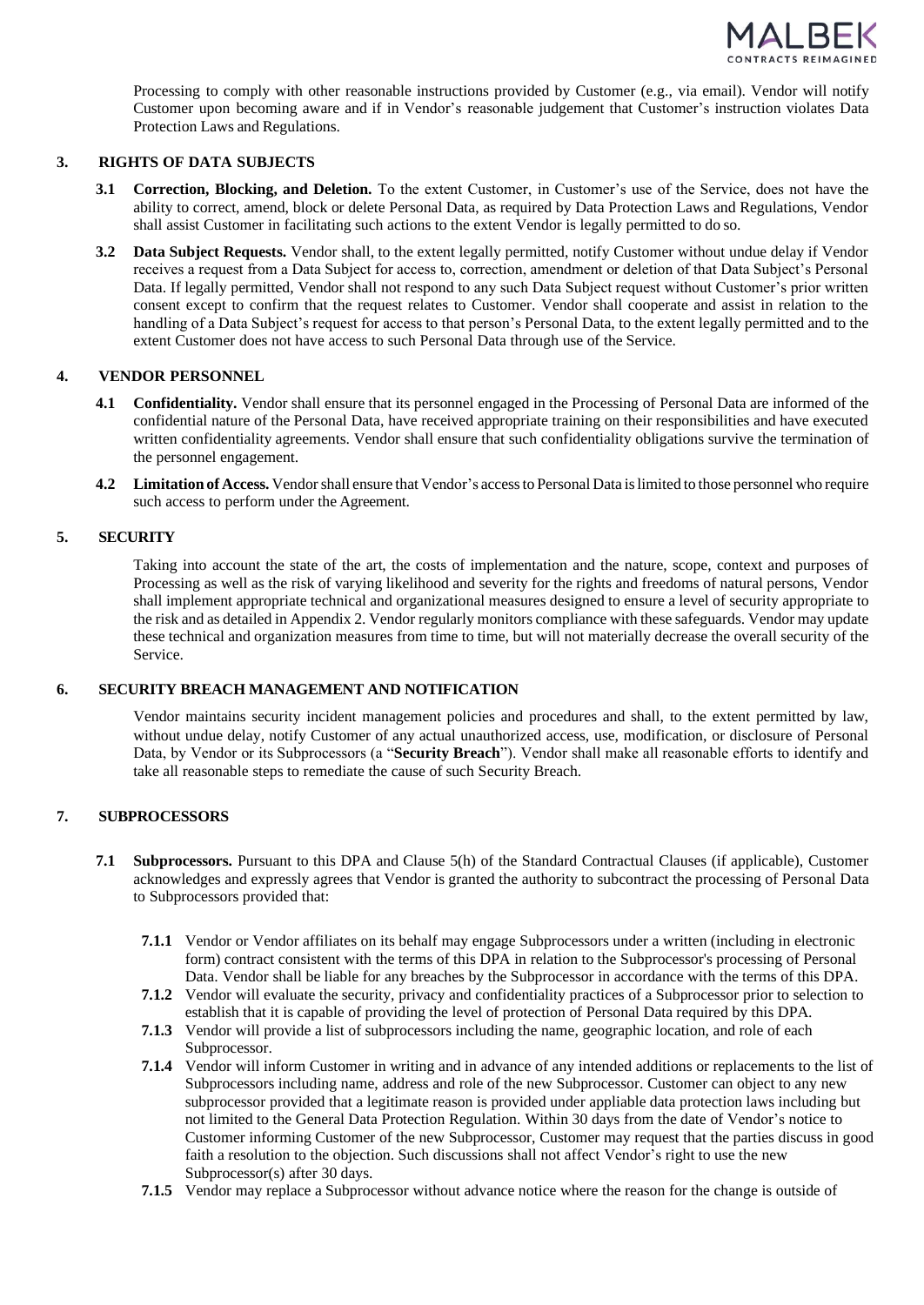

Vendor's reasonable control and prompt replacement is required for security or other urgent reasons. If this occurs, Vendor will inform Customer of the replacement Subprocessor as soon as possible following its appointment.

## **8. ADDITIONAL TERMS**

- **8.1 Application of Standard Contractual Clauses.** The Standard Contractual Clauses in Attachment 1 and the additional terms in this Section 8 will apply to the Processing of Personal Data by Vendor in the course of providing Services as follows:
	- **8.1.1** Notwithstanding anything to the contrary in this DPA, the Standard Contractual Clauses apply only to Personal Data that is transferred from the EEA and/or Switzerland and the United Kingdom to outside the EEA and Switzerland or the United Kingdom, either directly or via onward transfer, to any country or recipient: (i) not recognized by the European Commission as providing an adequate level of protection for personal data (as described in the EU Data Protection Directive or its successors), and (ii) not covered by a suitable framework (e.g. Binding Corporate Rules for Processors, etc.) recognized by the relevant authorities or courts as providing an adequate level of protection for Personal Data. In the event the United Kingdom is no longer considered or effectively part of the EU or EEA then such transfers of Personal

Data to and from the United Kingdom will be treated as a non-EU or EEA country and the terms of this Section 8.1.1 will apply accordingly.

- **8.1.2** Subject to Section 8.1.1, the Standard Contractual Clauses apply to (i) the legal entity that has executed the Agreement and is the Data Exporter and, (ii) all Affiliates (as defined in the Agreement) of Customer established within the EEA and Switzerland or the United Kingdom that have licensed the Service. For the purpose of the Standard Contractual Clauses and this Section 7, the aforementioned entities shall be deemed "Data Exporters".
- **8.2 Objective and Duration.** The objective of Processing of Personal Data by Vendor is the provision of the Service pursuant to the Agreement for the term(s) of the Agreement. Vendor shall process Customer Data solely for the following purposes:
	- **8.2.1** Product improvement (in particular, product features and functionality, workflows and user interfaces) and development of new Delighted products and services,
	- **8.2.2** improving product performance,
	- **8.2.3** Internal support resource demand allocation and planning.
- **8.3 Audits.** Vendor shall make available to Customer all information necessary to reasonably demonstrate compliance with this DPA, and shall allow for and contribute to audits, including inspections in relation to the Processing of the Personal Data by the Vendor. Such audits and inspections may be conducted by an third party auditor, provided that such thirdparty auditor shall be subject to confidentiality obligations and provided that such audits and inspections and the results therefrom, including the documents reflecting the outcome of the audit and/or the inspections, shall only be used by Customer to assess compliance with this DPA, and shall not be used for any other purpose or disclosed to any third party without Vendor's prior written approval. Upon Vendor's first request, Customer shall return all records or documentation in Customer's possession or control provided by Vendor in the context of the audit and/or the inspection. Notwithstanding anything to the contrary, (i) Customer shall give Vendor reasonable prior written notice of at least fourteen (14) days of any audit or inspection to be conducted by it; (ii) Customer's right to conduct any audit under this DPA shall be limited to once per twelve (12) month period except where required by law or in the event of Vendor's breach of this DPA; and (iii) all audits shall occur during Vendor's normal business hours without undue disruption to Vendor's business.
- **8.4 Return and Deletion of Personal Data.** Where applicable based on the Service, Vendor will return and delete Personal Data in accordance with the Agreement. Customer is responsible for the correction, amendment, blocking or deleting of Personal Data within its control within the Service. Vendor will provide reasonable assistance to Customer in the correcting, amendment, blocking or deleting of Personal Data in the Service.
- **8.5 Privacy Impact Assessment and Prior Consultation.** Taking into account the nature of the Services and the information available to Vendor, Vendor will provide commercially reasonable assistance to Customer in complying with Customer's obligations in respect of data protection impact assessments and prior consultation pursuant to Articles 35 and 36 of the GDPR.

## **9. OTHER**

**9.1** This DPA and liability or remedies arising hereunder are subject to any and all limitations on liability and disclaimers of types of damages in the Agreement. This DPA automatically terminates upon termination or expiration of the Agreement.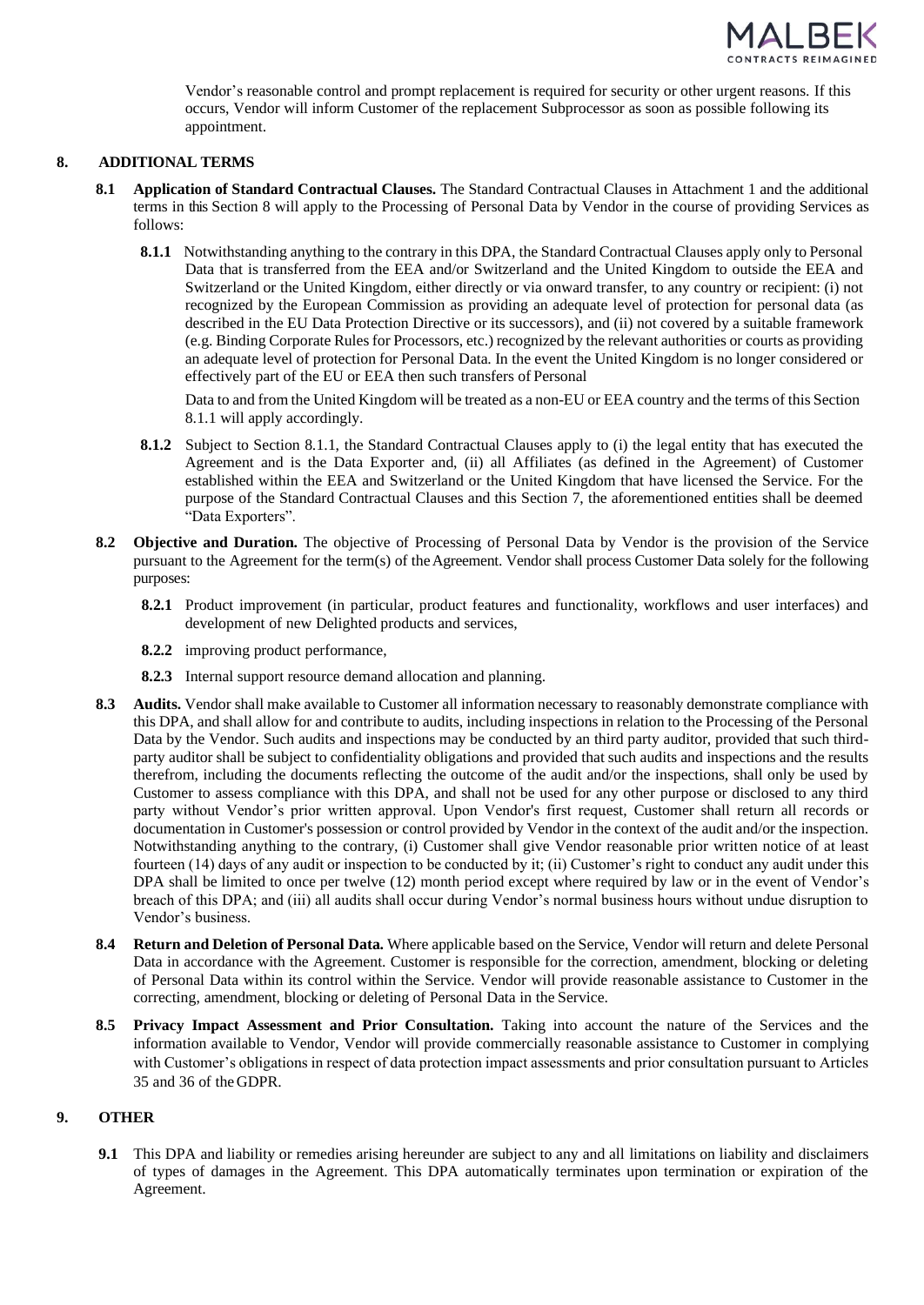

- **9.2** Subject to applicability in accordance with Section 7.1, in the event of any conflict or inconsistency between this DPA and the Agreement on the one hand and the Standard Contractual Clauses in Attachment 1 on the other hand, the Standard Contractual Clauses shall prevail.
- **9.3** Notices under the DPA and the Standard Contractual Clauses shall be in accordance with the Agreement.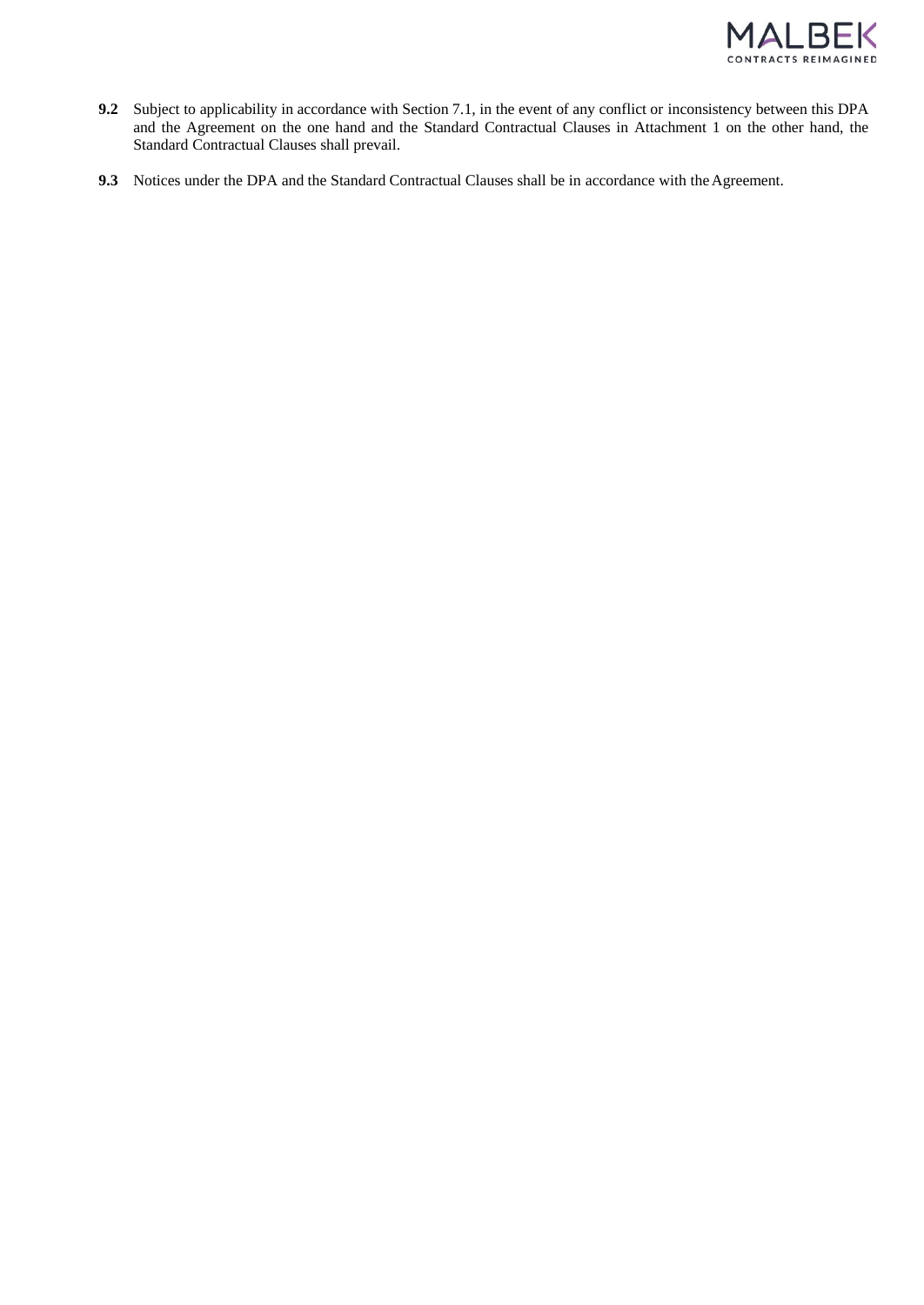

## **ATTACHMENT 1**

## **Standard Contractual Clauses for Personal Data Transfers from an EU Controller to a Processor Established in a Third Country (Controller-to-Processor Transfers)**

### **SECTION I**

### **CLAUSE 1**

#### **Purpose and scope**

(a) The purpose of these standard contractual clauses is to ensure compliance with the requirements of Regulation (EU) 2016/679 of the European Parliament and of the Council of 27 April 2016 on the protection of natural persons with regard to the processing of personal data and on the free movement of such data (General Data Protection Regulation) for the transfer of personal data to a third country.

(b) The Parties:

(i) the natural or legal person(s), public authority/ies, agency/ies or other body/ies (hereinafter 'entity/ies') transferring the personal data, as listed in Annex I.A (hereinafter each 'data exporter'), and

(ii) the entity/ies in a third country receiving the personal data from the data exporter, directly or indirectly via another entity also Party to these Clauses, as listed in Annex I.A (hereinafter each 'data importer')

have agreed to these standard contractual clauses (hereinafter: 'Clauses').

(c) These Clauses apply with respect to the transfer of personal data as specified in Annex I.B.

(d) The Appendix to these Clauses containing the Annexes referred to therein forms an integral part of these Clauses.

### **CLAUSE 2**

#### **Effect and invariability of the Clauses**

(a) These Clauses set out appropriate safeguards, including enforceable data subject rights and effective legal remedies, pursuant to Article 46(1) and Article 46(2)(c) of Regulation (EU) 2016/679 and, with respect to data transfers from controllers to processors and/or processors to processors, standard contractual clauses pursuant to Article 28(7) of Regulation (EU) 2016/679, provided they are not modified, except to select the appropriate Module(s) or to add or update information in the Appendix. This does not prevent the Parties from including the standard contractual clauses laid down in these Clauses in a wider contract and/or to add other clauses or additional safeguards, provided that they do not contradict, directly or indirectly, these Clauses or prejudice the fundamental rights or freedoms of data subjects.

(b) These Clauses are without prejudice to obligations to which the data exporter is subject by virtue of Regulation (EU) 2016/679.

## **CLAUSE 3**

#### **Third-party beneficiaries**

(a) Data subjects may invoke and enforce these Clauses, as third-party beneficiaries, against the data exporter and/or data importer, with the following exceptions:

(i) Clause 1, Clause 2, Clause 3, Clause 6, Clause 7;

(ii) Clause  $8 -$  Module One: Clause 8.5 (e) and Clause 8.9(b); Module Two: Clause 8.1(b), 8.9(a),  $(c)$ , (d) and  $(e)$ ; Module Three: Clause 8.1(a),  $(c)$  and (d) and Clause 8.9(a),  $(c)$ ,  $(d)$ ,  $(e)$ ,  $(f)$  and  $(g)$ ; Module Four: Clause 8.1 (b) and Clause 8.3(b);

(iii) Clause  $9 -$  Module Two: Clause  $9(a)$ , (c), (d) and (e); Module Three: Clause  $9(a)$ , (c), (d) and (e);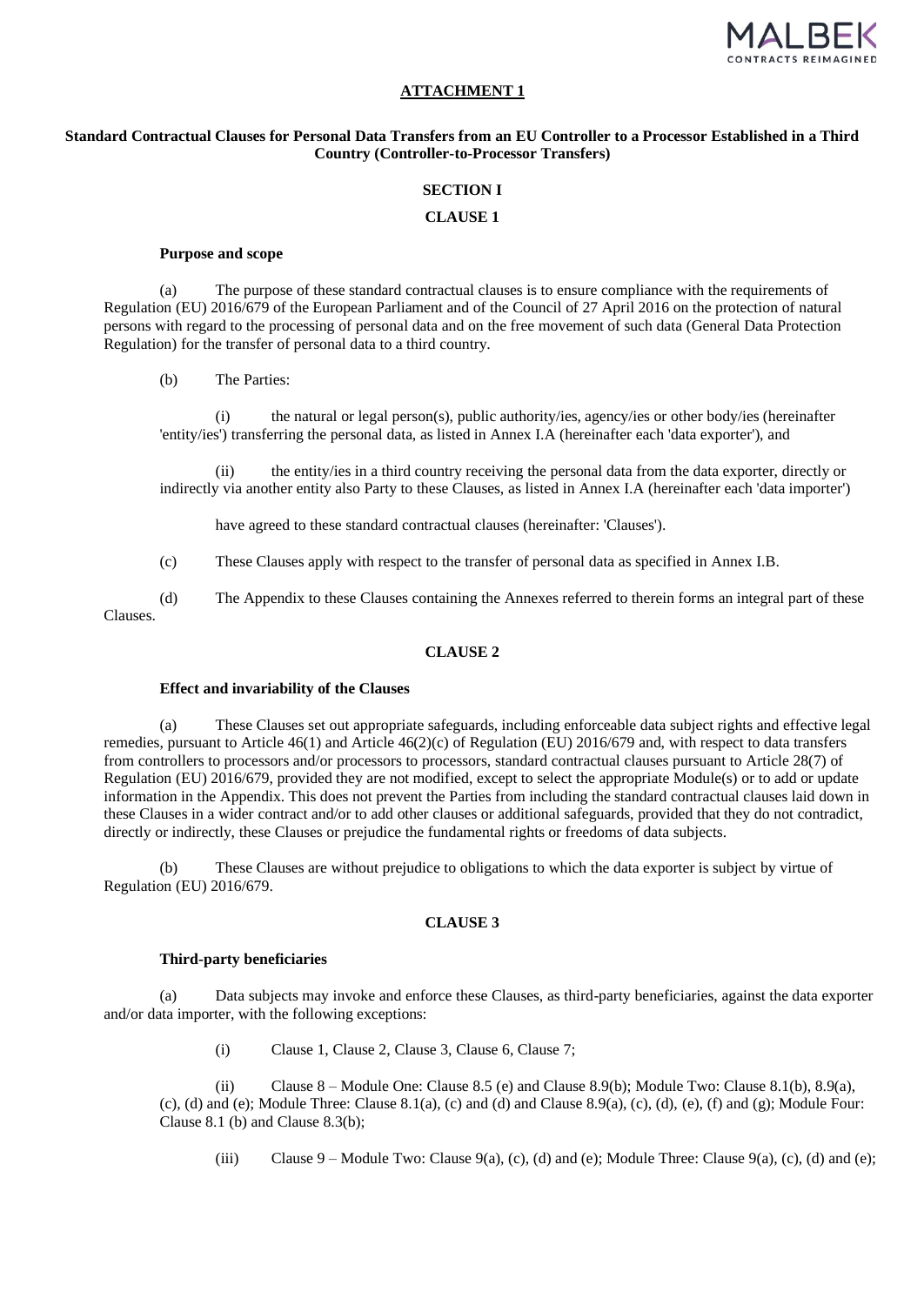

(iv) Clause 12 – Module One: Clause 12(a) and (d); Modules Two and Three: Clause 12(a), (d) and

(f);

- (v) Clause 13;
- (vi) Clause 15.1(c), (d) and (e);
- $(vii)$  Clause 16(e);
- (viii) Clause 18 Modules One, Two and Three: Clause 18(a) and (b); Module Four: Clause 18.

(b) Paragraph (a) is without prejudice to rights of data subjects under Regulation (EU) 2016/679.

#### **CLAUSE 4**

#### **Interpretation**

(a) Where these Clauses use terms that are defined in Regulation (EU) 2016/679, those terms shall have the same meaning as in that Regulation.

(b) These Clauses shall be read and interpreted in the light of the provisions of Regulation (EU) 2016/679.

(c) These Clauses shall not be interpreted in a way that conflicts with rights and obligations provided for in Regulation (EU) 2016/679.

#### **CLAUSE 5**

#### **Hierarchy**

In the event of a contradiction between these Clauses and the provisions of related agreements between the Parties, existing at the time these Clauses are agreed or entered into thereafter, these Clauses shall prevail.

#### **CLAUSE 6**

#### **Description of the transfer(s)**

The details of the transfer(s), and in particular the categories of personal data that are transferred and the purpose(s) for which they are transferred, are specified in Annex I.B.

#### **CLAUSE 7 - Optional**

#### **Docking clause**

(a) An entity that is not a Party to these Clauses may, with the agreement of the Parties, accede to these Clauses at any time, either as a data exporter or as a data importer, by completing the Appendix and signing Annex I.A.

(b) Once it has completed the Appendix and signed Annex I.A, the acceding entity shall become a Party to these Clauses and have the rights and obligations of a data exporter or data importer in accordance with its designation in Annex I.A.

(c) The acceding entity shall have no rights or obligations arising under these Clauses from the period prior to becoming a Party.

#### **SECTION II – OBLIGATIONS OF THE PARTIES**

#### **CLAUSE 8**

#### **Data protection safeguards**

The data exporter warrants that it has used reasonable efforts to determine that the data importer is able, through the implementation of appropriate technical and organisational measures, to satisfy its obligations under these Clauses.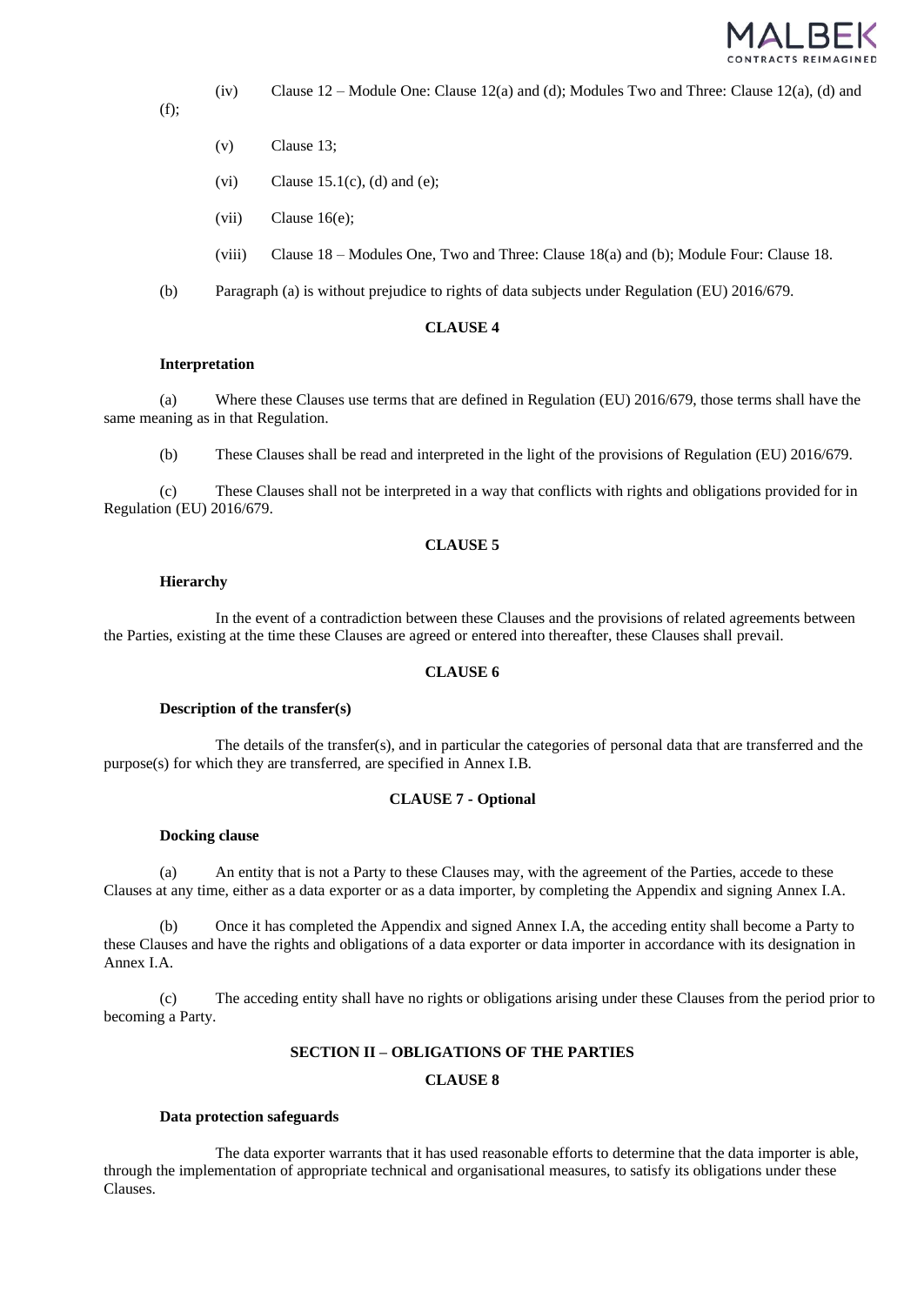

#### **8.1 Instructions**

(a) The data importer shall process the personal data only on documented instructions from the data exporter. The data exporter may give such instructions throughout the duration of the contract.

(b) The data importer shall immediately inform the data exporter if it is unable to follow those instructions.

#### **8.2 Purpose limitation**

The data importer shall process the personal data only for the specific purpose(s) of the transfer, as set out in Annex I.B, unless on further instructions from the data exporter.

### **8.3 Transparency**

On request, the data exporter shall make a copy of these Clauses, including the Appendix as completed by the Parties, available to the data subject free of charge. To the extent necessary to protect business secrets or other confidential information, including the measures described in Annex II and personal data, the data exporter may redact part of the text of the Appendix to these Clauses prior to sharing a copy, but shall provide a meaningful summary where the data subject would otherwise not be able to understand the its content or exercise his/her rights. On request, the Parties shall provide the data subject with the reasons for the redactions, to the extent possible without revealing the redacted information. This Clause is without prejudice to the obligations of the data exporter under Articles 13 and 14 of Regulation (EU) 2016/679.

## **8.4 Accuracy**

If the data importer becomes aware that the personal data it has received is inaccurate, or has become outdated, it shall inform the data exporter without undue delay. In this case, the data importer shall cooperate with the data exporter to erase or rectify the data.

#### **8.5 Duration of processing and erasure or return of data**

Processing by the data importer shall only take place for the duration specified in Annex I.B. After the end of the provision of the processing services, the data importer shall, at the choice of the data exporter, delete all personal data processed on behalf of the data exporter and certify to the data exporter that it has done so, or return to the data exporter all personal data processed on its behalf and delete existing copies. Until the data is deleted or returned, the data importer shall continue to ensure compliance with these Clauses. In case of local laws applicable to the data importer that prohibit return or deletion of the personal data, the data importer warrants that it will continue to ensure compliance with these Clauses and will only process it to the extent and for as long as required under that local law. This is without prejudice to Clause 14, in particular the requirement for the data importer under Clause 14(e) to notify the data exporter throughout the duration of the contract if it has reason to believe that it is or has become subject to laws or practices not in line with the requirements under Clause 14(a).

## **8.6 Security of processing**

(a) The data importer and, during transmission, also the data exporter shall implement appropriate technical and organisational measures to ensure the security of the data, including protection against a breach of security leading to accidental or unlawful destruction, loss, alteration, unauthorised disclosure or access to that data (hereinafter 'personal data breach'). In assessing the appropriate level of security, the Parties shall take due account of the state of the art, the costs of implementation, the nature, scope, context and purpose(s) of processing and the risks involved in the processing for the data subjects. The Parties shall in particular consider having recourse to encryption or pseudonymisation, including during transmission, where the purpose of processing can be fulfilled in that manner. In case of pseudonymisation, the additional information for attributing the personal data to a specific data subject shall, where possible, remain under the exclusive control of the data exporter. In complying with its obligations under this paragraph, the data importer shall at least implement the technical and organisational measures specified in Annex II. The data importer shall carry out regular checks to ensure that these measures continue to provide an appropriate level of security.

(b) The data importer shall grant access to the personal data to members of its personnel only to the extent strictly necessary for the implementation, management and monitoring of the contract. It shall ensure that persons authorised to process the personal data have committed themselves to confidentiality or are under an appropriate statutory obligation of confidentiality.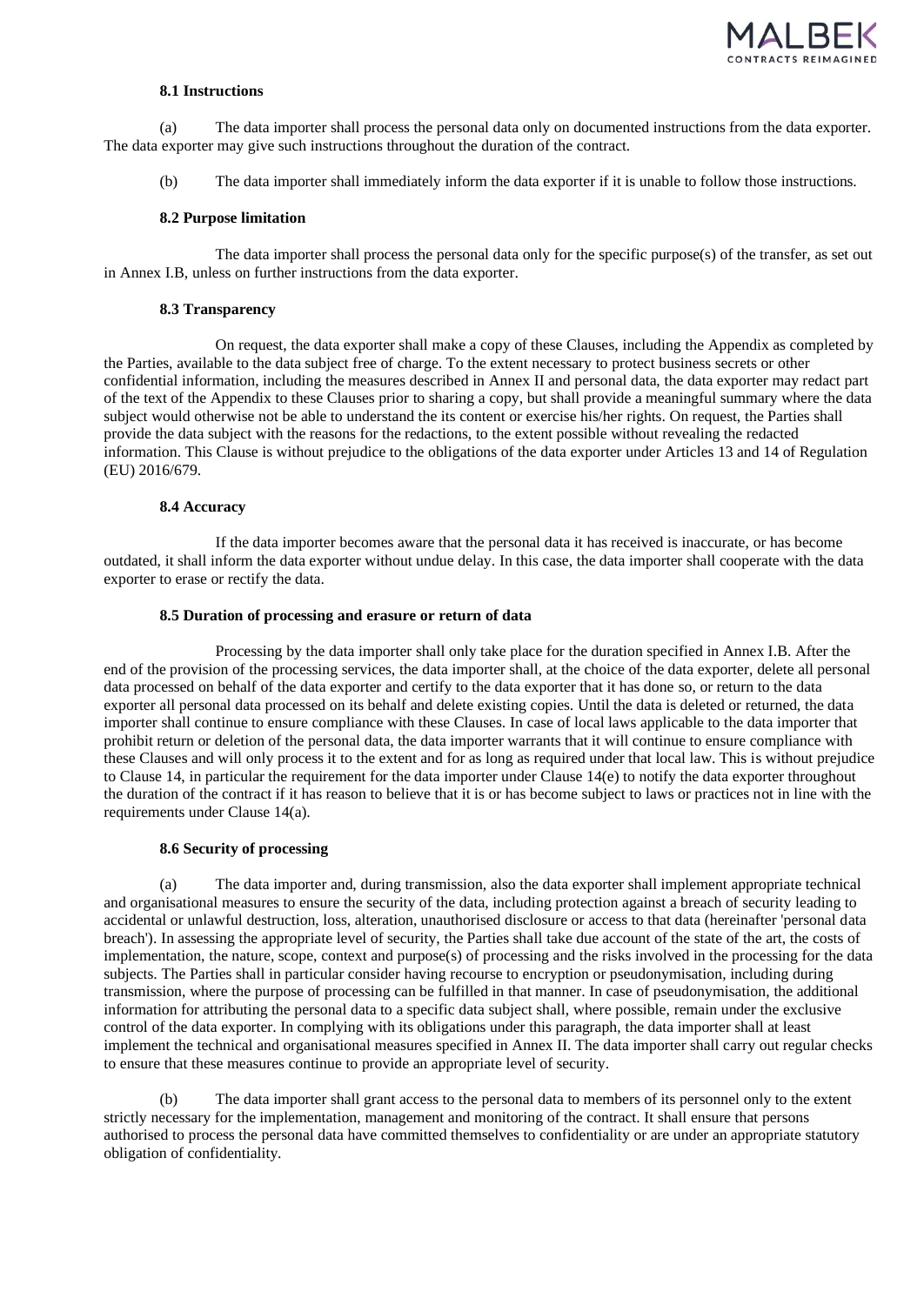

(c) In the event of a personal data breach concerning personal data processed by the data importer under these Clauses, the data importer shall take appropriate measures to address the breach, including measures to mitigate its adverse effects. The data importer shall also notify the data exporter without undue delay after having become aware of the breach. Such notification shall contain the details of a contact point where more information can be obtained, a description of the nature of the breach (including, where possible, categories and approximate number of data subjects and personal data records concerned), its likely consequences and the measures taken or proposed to address the breach including, where appropriate, measures to mitigate its possible adverse effects. Where, and in so far as, it is not possible to provide all information at the same time, the initial notification shall contain the information then available and further information shall, as it becomes available, subsequently be provided without undue delay.

(d) The data importer shall cooperate with and assist the data exporter to enable the data exporter to comply with its obligations under Regulation (EU) 2016/679, in particular to notify the competent supervisory authority and the affected data subjects, taking into account the nature of processing and the information available to the data importer.

## **8.7 Sensitive data**

Where the transfer involves personal data revealing racial or ethnic origin, political opinions, religious or philosophical beliefs, or trade union membership, genetic data, or biometric data for the purpose of uniquely identifying a natural person, data concerning health or a person's sex life or sexual orientation, or data relating to criminal convictions and offences (hereinafter 'sensitive data'), the data importer shall apply the specific restrictions and/or additional safeguards described in Annex I.B.

#### **8.8 Onward transfers**

The data importer shall only disclose the personal data to a third party on documented instructions from the data exporter. In addition, the data may only be disclosed to a third party located outside the European Union (in the same country as the data importer or in another third country, hereinafter 'onward transfer') if the third party is or agrees to be bound by these Clauses, under the appropriate Module, or if:

(i) the onward transfer is to a country benefitting from an adequacy decision pursuant to Article 45 of Regulation (EU) 2016/679 that covers the onward transfer;

(ii) the third party otherwise ensures appropriate safeguards pursuant to Articles 46 or 47 Regulation of (EU) 2016/679 with respect to the processing in question;

(iii) the onward transfer is necessary for the establishment, exercise or defence of legal claims in the context of specific administrative, regulatory or judicial proceedings; or

(iv) the onward transfer is necessary in order to protect the vital interests of the data subject or of another natural person.

Any onward transfer is subject to compliance by the data importer with all the other safeguards under these Clauses, in particular purpose limitation.

#### **8.9 Documentation and compliance**

(a) The data importer shall promptly and adequately deal with enquiries from the data exporter that relate to the processing under these Clauses.

(b) The Parties shall be able to demonstrate compliance with these Clauses. In particular, the data importer shall keep appropriate documentation on the processing activities carried out on behalf of the data exporter.

(c) The data importer shall make available to the data exporter all information necessary to demonstrate compliance with the obligations set out in these Clauses and at the data exporter's request, allow for and contribute to audits of the processing activities covered by these Clauses, at reasonable intervals or if there are indications of non-compliance. In deciding on a review or audit, the data exporter may take into account relevant certifications held by the data importer.

(d) The data exporter may choose to conduct the audit by itself or mandate an independent auditor. Audits may include inspections at the premises or physical facilities of the data importer and shall, where appropriate, be carried out with reasonable notice.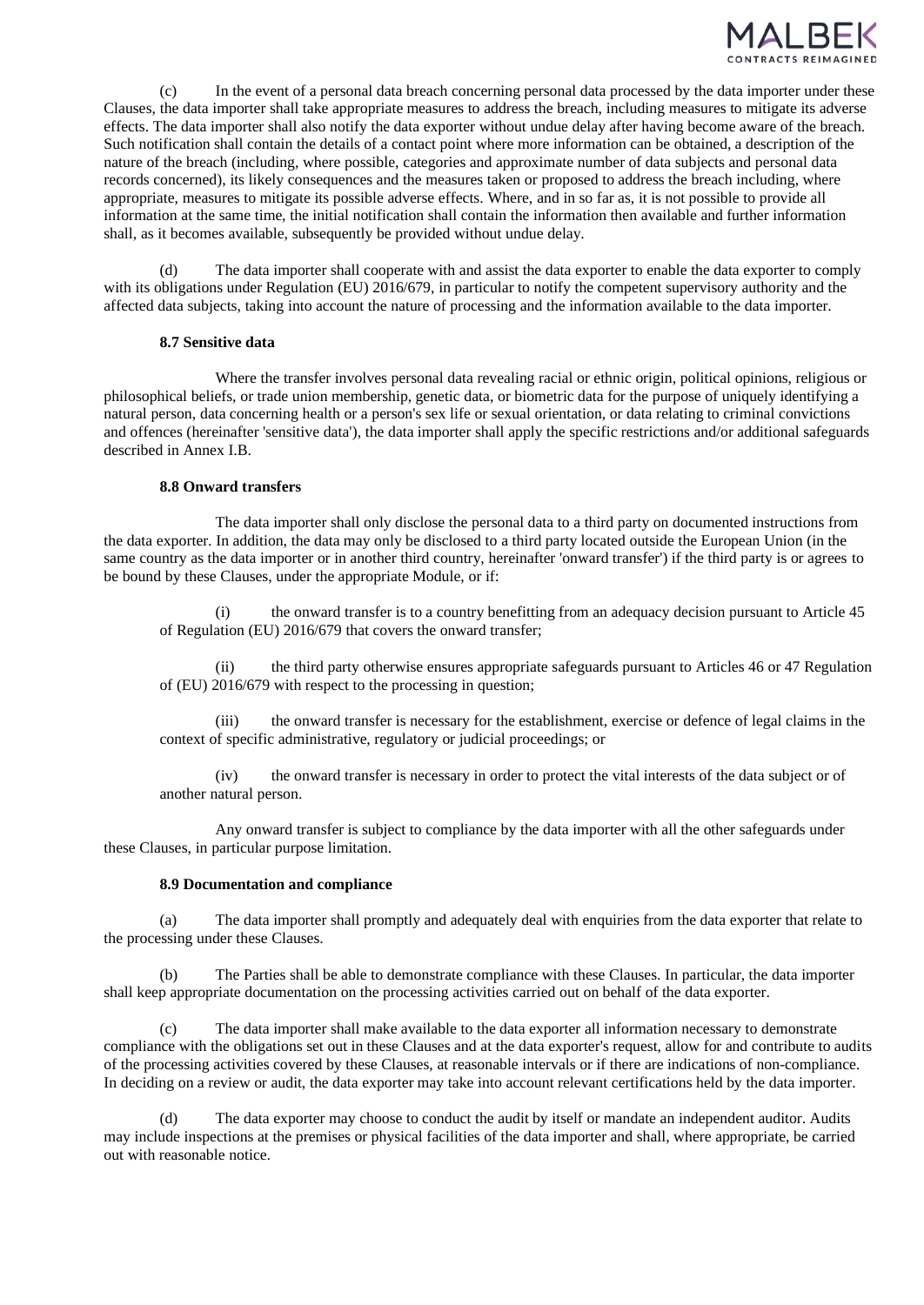

(e) The Parties shall make the information referred to in paragraphs (b) and (c), including the results of any audits, available to the competent supervisory authority on request.

#### **CLAUSE 9**

#### **Use of sub-processors**

(a) The data importer has the data exporter's general authorisation for the engagement of sub-processor(s) from an agreed list. The data importer shall specifically inform the data exporter in writing of any intended changes to that list through the addition or replacement of sub-processors at least thirty (30) days in advance, thereby giving the data exporter sufficient time to be able to object to such changes prior to the engagement of the sub-processor(s). The data importer shall provide the data exporter with the information necessary to enable the data exporter to exercise its right to object.

(b) Where the data importer engages a sub-processor to carry out specific processing activities (on behalf of the data exporter), it shall do so by way of a written contract that provides for, in substance, the same data protection obligations as those binding the data importer under these Clauses, including in terms of third-party beneficiary rights for data subjects. The Parties agree that, by complying with this Clause, the data importer fulfils its obligations under Clause 8.8. The data importer shall ensure that the sub-processor complies with the obligations to which the data importer is subject pursuant to these Clauses.

(c) The data importer shall provide, at the data exporter's request, a copy of such a sub-processor agreement and any subsequent amendments to the data exporter. To the extent necessary to protect business secrets or other confidential information, including personal data, the data importer may redact the text of the agreement prior to sharing a copy.

(d) The data importer shall remain fully responsible to the data exporter for the performance of the subprocessor's obligations under its contract with the data importer. The data importer shall notify the data exporter of any failure by the sub-processor to fulfil its obligations under that contract.

(e) The data importer shall agree a third-party beneficiary clause with the sub-processor whereby – in the event the data importer has factually disappeared, ceased to exist in law or has become insolvent – the data exporter shall have the right to terminate the sub-processor contract and to instruct the sub-processor to erase or return the personal data.

## **CLAUSE 10**

## **Data subject rights**

(a) The data importer shall promptly notify the data exporter of any request it has received from a data subject. It shall not respond to that request itself unless it has been authorised to do so by the data exporter.

The data importer shall assist the data exporter in fulfilling its obligations to respond to data subjects' requests for the exercise of their rights under Regulation (EU) 2016/679. In this regard, the Parties shall set out in Annex II the appropriate technical and organisational measures, taking into account the nature of the processing, by which the assistance shall be provided, as well as the scope and the extent of the assistance required.

(c) In fulfilling its obligations under paragraphs (a) and (b), the data importer shall comply with the instructions from the data exporter.

## **CLAUSE 11**

#### **Redress**

(a) The data importer shall inform data subjects in a transparent and easily accessible format, through individual notice or on its website, of a contact point authorised to handle complaints. It shall deal promptly with any complaints it receives from a data subject.

(b) In case of a dispute between a data subject and one of the Parties as regards compliance with these Clauses, that Party shall use its best efforts to resolve the issue amicably in a timely fashion. The Parties shall keep each other informed about such disputes and, where appropriate, cooperate in resolving them.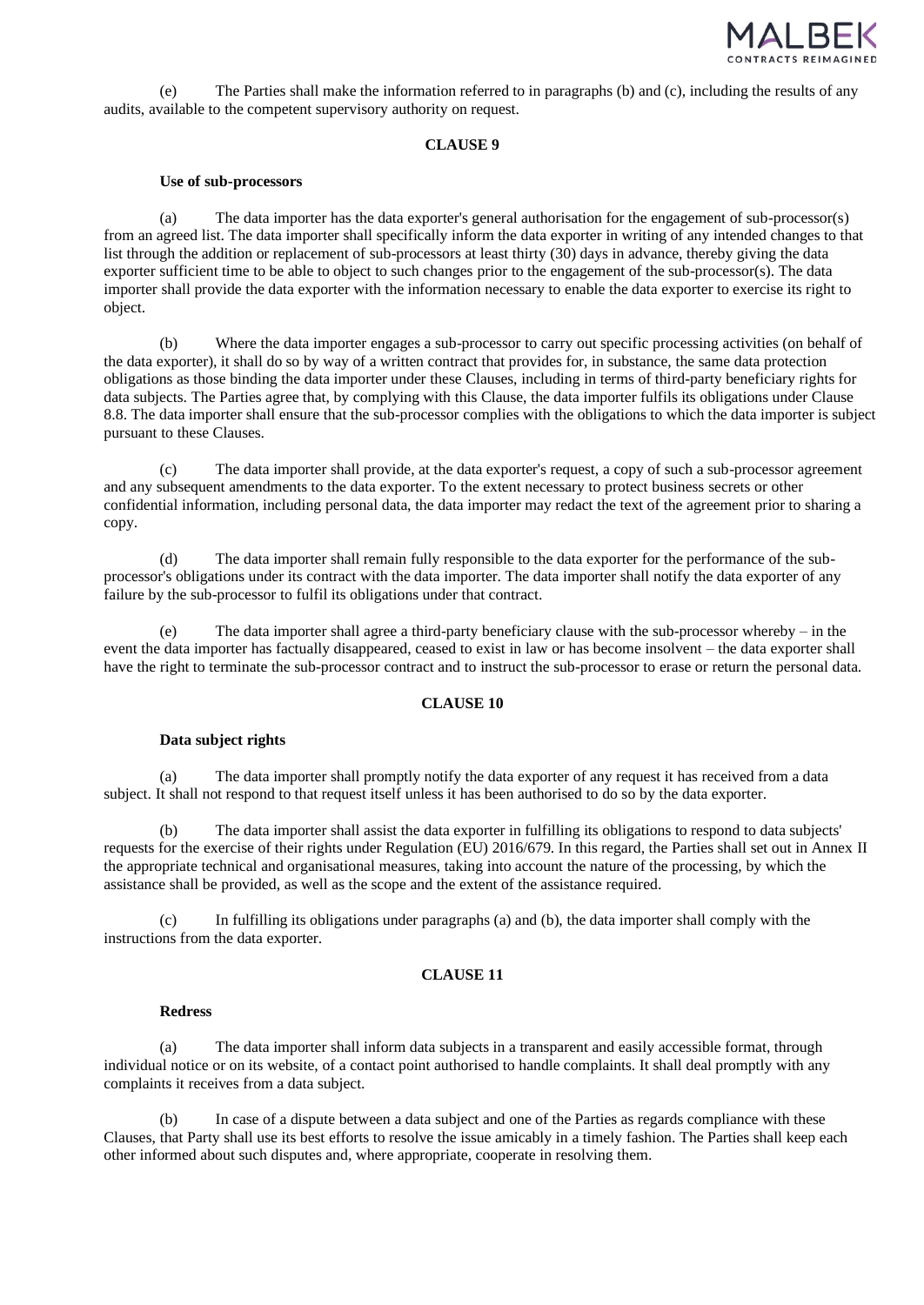

(c) Where the data subject invokes a third-party beneficiary right pursuant to Clause 3, the data importer shall accept the decision of the data subject to:

(i) lodge a complaint with the supervisory authority in the Member State of his/her habitual residence or place of work, or the competent supervisory authority pursuant to Clause 13;

(ii) refer the dispute to the competent courts within the meaning of Clause 18.

(d) The Parties accept that the data subject may be represented by a not-for-profit body, organisation or association under the conditions set out in Article 80(1) of Regulation (EU) 2016/679.

(e) The data importer shall abide by a decision that is binding under the applicable EU or Member State law.

(f) The data importer agrees that the choice made by the data subject will not prejudice his/her substantive and procedural rights to seek remedies in accordance with applicable laws.

# **CLAUSE 12**

#### **Liability**

(a) Each Party shall be liable to the other Party/ies for any damages it causes the other Party/ies by any breach of these Clauses.

(b) The data importer shall be liable to the data subject, and the data subject shall be entitled to receive compensation, for any material or non-material damages the data importer or its sub-processor causes the data subject by breaching the third-party beneficiary rights under these Clauses.

(c) Notwithstanding paragraph (b), the data exporter shall be liable to the data subject, and the data subject shall be entitled to receive compensation, for any material or non-material damages the data exporter or the data importer (or its sub-processor) causes the data subject by breaching the third-party beneficiary rights under these Clauses. This is without prejudice to the liability of the data exporter and, where the data exporter is a processor acting on behalf of a controller, to the liability of the controller under Regulation (EU) 2016/679 or Regulation (EU) 2018/1725, as applicable.

(d) The Parties agree that if the data exporter is held liable under paragraph (c) for damages caused by the data importer (or its sub-processor), it shall be entitled to claim back from the data importer that part of the compensation corresponding to the data importer's responsibility for the damage.

(e) Where more than one Party is responsible for any damage caused to the data subject as a result of a breach of these Clauses, all responsible Parties shall be jointly and severally liable and the data subject is entitled to bring an action in court against any of these Parties.

(f) The Parties agree that if one Party is held liable under paragraph (e), it shall be entitled to claim back from the other Party/ies that part of the compensation corresponding to its/their responsibility for the damage.

(g) The data importer may not invoke the conduct of a sub-processor to avoid its own liability.

## **CLAUSE 13**

#### **Supervision**

(a) [Where the data exporter is established in an EU Member State:] The supervisory authority with responsibility for ensuring compliance by the data exporter with Regulation (EU) 2016/679 as regards the data transfer, as indicated in Annex I.C, shall act as competent supervisory authority.

[Where the data exporter is not established in an EU Member State, but falls within the territorial scope of application of Regulation (EU) 2016/679 in accordance with its Article 3(2) and has appointed a representative pursuant to Article 27(1) of Regulation (EU) 2016/679:] The supervisory authority of the Member State in which the representative within the meaning of Article 27(1) of Regulation (EU) 2016/679 is established, as indicated in Annex I.C, shall act as competent supervisory authority.

[Where the data exporter is not established in an EU Member State, but falls within the territorial scope of application of Regulation (EU) 2016/679 in accordance with its Article 3(2) without however having to appoint a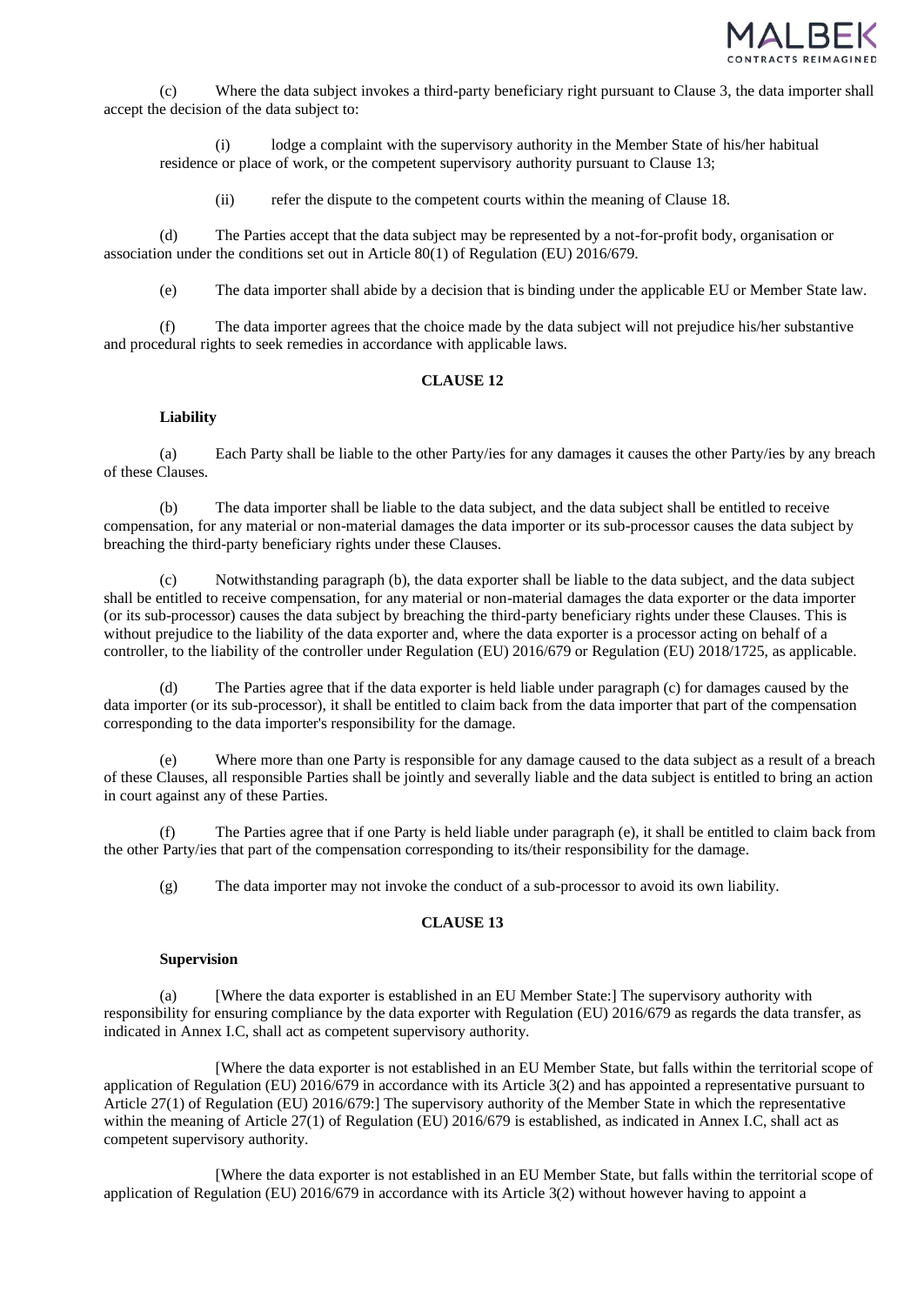

representative pursuant to Article 27(2) of Regulation (EU) 2016/679:] The supervisory authority of one of the Member States in which the data subjects whose personal data is transferred under these Clauses in relation to the offering of goods or services to them, or whose behaviour is monitored, are located, as indicated in Annex I.C, shall act as competent supervisory authority.

(b) The data importer agrees to submit itself to the jurisdiction of and cooperate with the competent supervisory authority in any procedures aimed at ensuring compliance with these Clauses. In particular, the data importer agrees to respond to enquiries, submit to audits and comply with the measures adopted by the supervisory authority, including remedial and compensatory measures. It shall provide the supervisory authority with written confirmation that the necessary actions have been taken.

# **SECTION III – LOCAL LAWS AND OBLIGATIONS IN CASE OF ACCESS BY PUBLIC AUTHORITIES CLAUSE 14**

#### **Local laws and practices affecting compliance with the Clauses**

(a) The Parties warrant that they have no reason to believe that the laws and practices in the third country of destination applicable to the processing of the personal data by the data importer, including any requirements to disclose personal data or measures authorising access by public authorities, prevent the data importer from fulfilling its obligations under these Clauses. This is based on the understanding that laws and practices that respect the essence of the fundamental rights and freedoms and do not exceed what is necessary and proportionate in a democratic society to safeguard one of the objectives listed in Article 23(1) of Regulation (EU) 2016/679, are not in contradiction with these Clauses.

(b) The Parties declare that in providing the warranty in paragraph (a), they have taken due account in particular of the following elements:

(i) the specific circumstances of the transfer, including the length of the processing chain, the number of actors involved and the transmission channels used; intended onward transfers; the type of recipient; the purpose of processing; the categories and format of the transferred personal data; the economic sector in which the transfer occurs; the storage location of the data transferred;

(ii) the laws and practices of the third country of destination – including those requiring the disclosure of data to public authorities or authorising access by such authorities – relevant in light of the specific circumstances of the transfer, and the applicable limitations and safeguards;

(iii) any relevant contractual, technical or organisational safeguards put in place to supplement the safeguards under these Clauses, including measures applied during transmission and to the processing of the personal data in the country of destination.

(c) The data importer warrants that, in carrying out the assessment under paragraph (b), it has made its best efforts to provide the data exporter with relevant information and agrees that it will continue to cooperate with the data exporter in ensuring compliance with these Clauses.

(d) The Parties agree to document the assessment under paragraph (b) and make it available to the competent supervisory authority on request.

(e) The data importer agrees to notify the data exporter promptly if, after having agreed to these Clauses and for the duration of the contract, it has reason to believe that it is or has become subject to laws or practices not in line with the requirements under paragraph (a), including following a change in the laws of the third country or a measure (such as a disclosure request) indicating an application of such laws in practice that is not in line with the requirements in paragraph (a).

(f) Following a notification pursuant to paragraph (e), or if the data exporter otherwise has reason to believe that the data importer can no longer fulfil its obligations under these Clauses, the data exporter shall promptly identify appropriate measures (e.g. technical or organisational measures to ensure security and confidentiality) to be adopted by the data exporter and/or data importer to address the situation. The data exporter shall suspend the data transfer if it considers that no appropriate safeguards for such transfer can be ensured, or if instructed by the competent supervisory authority to do so. In this case, the data exporter shall be entitled to terminate the contract, insofar as it concerns the processing of personal data under these Clauses. If the contract involves more than two Parties, the data exporter may exercise this right to termination only with respect to the relevant Party, unless the Parties have agreed otherwise. Where the contract is terminated pursuant to this Clause, Clause 16(d) and (e) shall apply.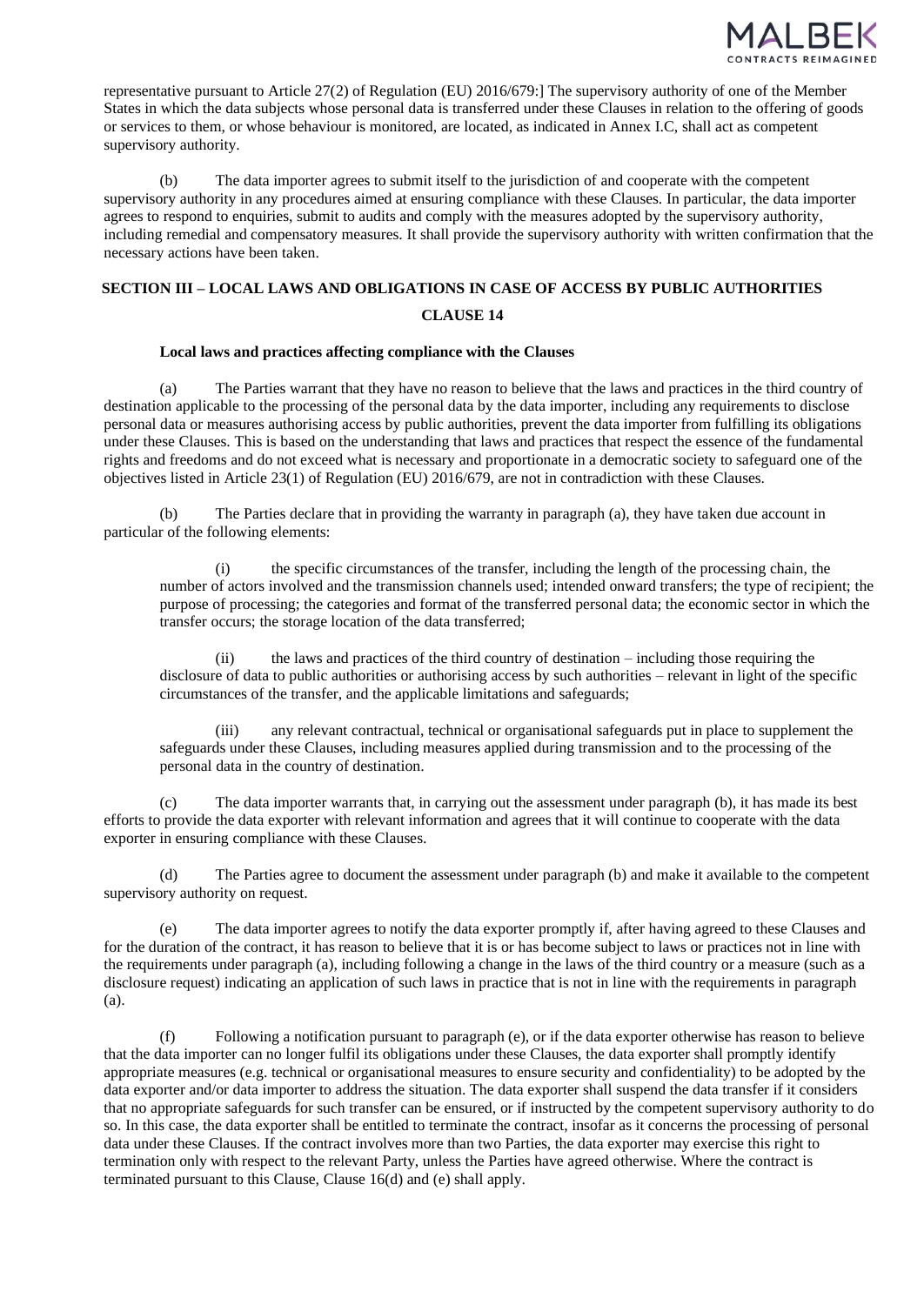

## **CLAUSE 15**

## **Obligations of the data importer in case of access by public authorities**

## **15.1 Notification**

(a) The data importer agrees to notify the data exporter and, where possible, the data subject promptly (if necessary with the help of the data exporter) if it:

(i) receives a legally binding request from a public authority, including judicial authorities, under the laws of the country of destination for the disclosure of personal data transferred pursuant to these Clauses; such notification shall include information about the personal data requested, the requesting authority, the legal basis for the request and the response provided; or

(ii) becomes aware of any direct access by public authorities to personal data transferred pursuant to these Clauses in accordance with the laws of the country of destination; such notification shall include all information available to the importer.

(b) If the data importer is prohibited from notifying the data exporter and/or the data subject under the laws of the country of destination, the data importer agrees to use its best efforts to obtain a waiver of the prohibition, with a view to communicating as much information as possible, as soon as possible. The data importer agrees to document its best efforts in order to be able to demonstrate them on request of the data exporter.

(c) Where permissible under the laws of the country of destination, the data importer agrees to provide the data exporter, at regular intervals for the duration of the contract, with as much relevant information as possible on the requests received (in particular, number of requests, type of data requested, requesting authority/ies, whether requests have been challenged and the outcome of such challenges, etc.).

(d) The data importer agrees to preserve the information pursuant to paragraphs (a) to (c) for the duration of the contract and make it available to the competent supervisory authority on request.

(e) Paragraphs (a) to (c) are without prejudice to the obligation of the data importer pursuant to Clause 14(e) and Clause 16 to inform the data exporter promptly where it is unable to comply with these Clauses.

## **15.2 Review of legality and data minimisation**

(a) The data importer agrees to review the legality of the request for disclosure, in particular whether it remains within the powers granted to the requesting public authority, and to challenge the request if, after careful assessment, it concludes that there are reasonable grounds to consider that the request is unlawful under the laws of the country of destination, applicable obligations under international law and principles of international comity. The data importer shall, under the same conditions, pursue possibilities of appeal. When challenging a request, the data importer shall seek interim measures with a view to suspending the effects of the request until the competent judicial authority has decided on its merits. It shall not disclose the personal data requested until required to do so under the applicable procedural rules. These requirements are without prejudice to the obligations of the data importer under Clause 14(e).

(b) The data importer agrees to document its legal assessment and any challenge to the request for disclosure and, to the extent permissible under the laws of the country of destination, make the documentation available to the data exporter. It shall also make it available to the competent supervisory authority on request.

(c) The data importer agrees to provide the minimum amount of information permissible when responding to a request for disclosure, based on a reasonable interpretation of the request.

# **SECTION IV – FINAL PROVISIONS**

# **CLAUSE 16**

## **Non-compliance with the Clauses and termination**

(a) The data importer shall promptly inform the data exporter if it is unable to comply with these Clauses, for whatever reason.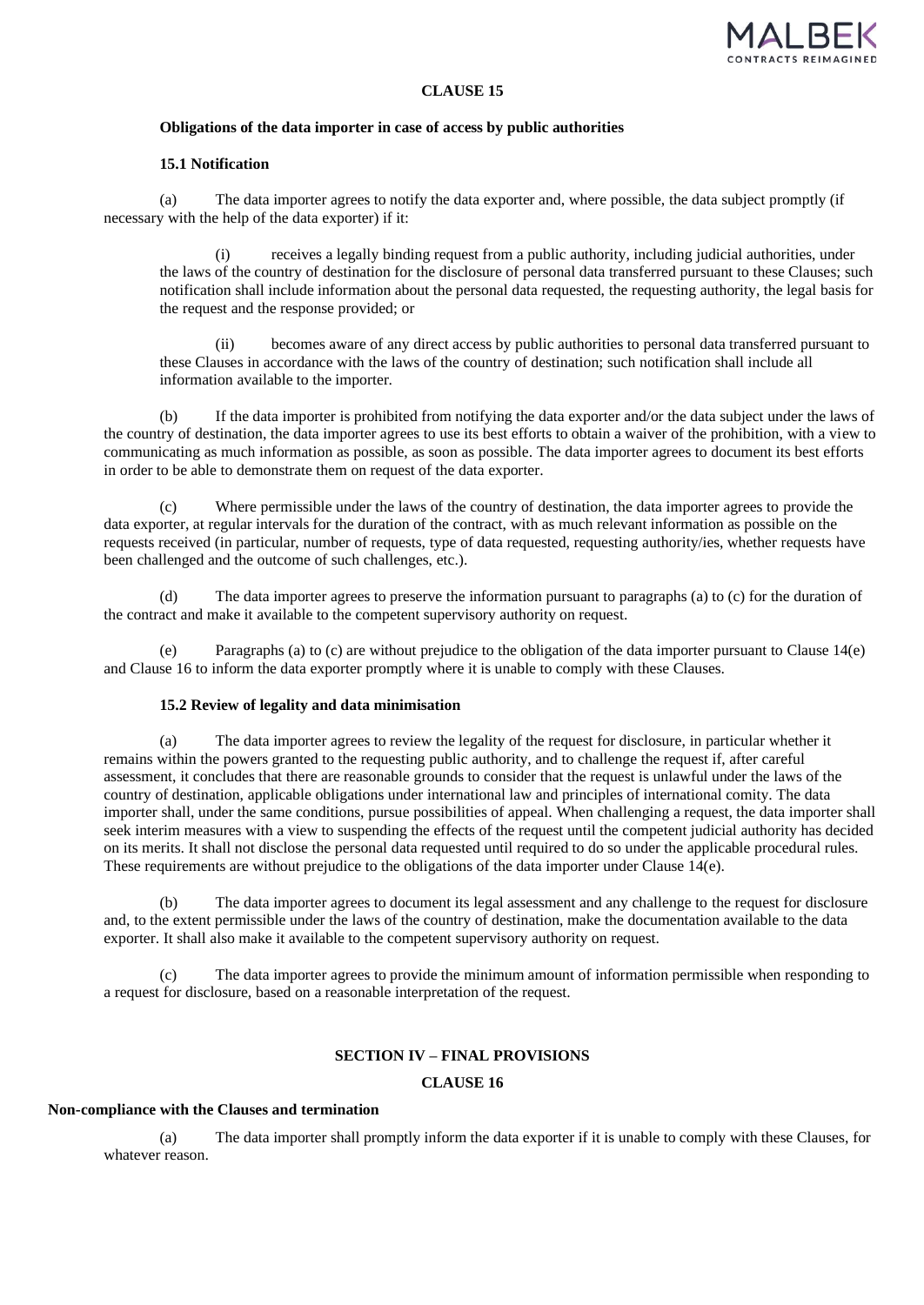

(b) In the event that the data importer is in breach of these Clauses or unable to comply with these Clauses, the data exporter shall suspend the transfer of personal data to the data importer until compliance is again ensured or the contract is terminated. This is without prejudice to Clause 14(f).

(c) The data exporter shall be entitled to terminate the contract, insofar as it concerns the processing of personal data under these Clauses, where:

(i) the data exporter has suspended the transfer of personal data to the data importer pursuant to paragraph (b) and compliance with these Clauses is not restored within a reasonable time and in any event within one month of suspension;

(ii) the data importer is in substantial or persistent breach of these Clauses; or

(iii) the data importer fails to comply with a binding decision of a competent court or supervisory authority regarding its obligations under these Clauses.

In these cases, it shall inform the competent supervisory authority of such non-compliance. Where the contract involves more than two Parties, the data exporter may exercise this right to termination only with respect to the relevant Party, unless the Parties have agreed otherwise.

(d) Personal data that has been transferred prior to the termination of the contract pursuant to paragraph (c) shall at the choice of the data exporter immediately be returned to the data exporter or deleted in its entirety. The same shall apply to any copies of the data. The data importer shall certify the deletion of the data to the data exporter. Until the data is deleted or returned, the data importer shall continue to ensure compliance with these Clauses. In case of local laws applicable to the data importer that prohibit the return or deletion of the transferred personal data, the data importer warrants that it will continue to ensure compliance with these Clauses and will only process the data to the extent and for as long as required under that local law.

(e) Either Party may revoke its agreement to be bound by these Clauses where (i) the European Commission adopts a decision pursuant to Article 45(3) of Regulation (EU) 2016/679 that covers the transfer of personal data to which these Clauses apply; or (ii) Regulation (EU) 2016/679 becomes part of the legal framework of the country to which the personal data is transferred. This is without prejudice to other obligations applying to the processing in question under Regulation (EU) 2016/679.

#### **CLAUSE 17**

#### **Governing law**

These Clauses shall be governed by the law of the EU Member State in which the data exporter is established. Where such law does not allow for third-party beneficiary rights, they shall be governed by the law of another EU Member State that does allow for third-party beneficiary rights. The Parties agree that this shall be the law of XXX.

## **CLAUSE 18**

## **Choice of forum and jurisdiction**

(a) Any dispute arising from these Clauses shall be resolved by the courts of an EU Member State.

(b) The Parties agree that those shall be the courts of XXX

(c) A data subject may also bring legal proceedings against the data exporter and/or data importer before the courts of the Member State in which he/she has his/her habitual residence.

(d) The Parties agree to submit themselves to the jurisdiction of such courts.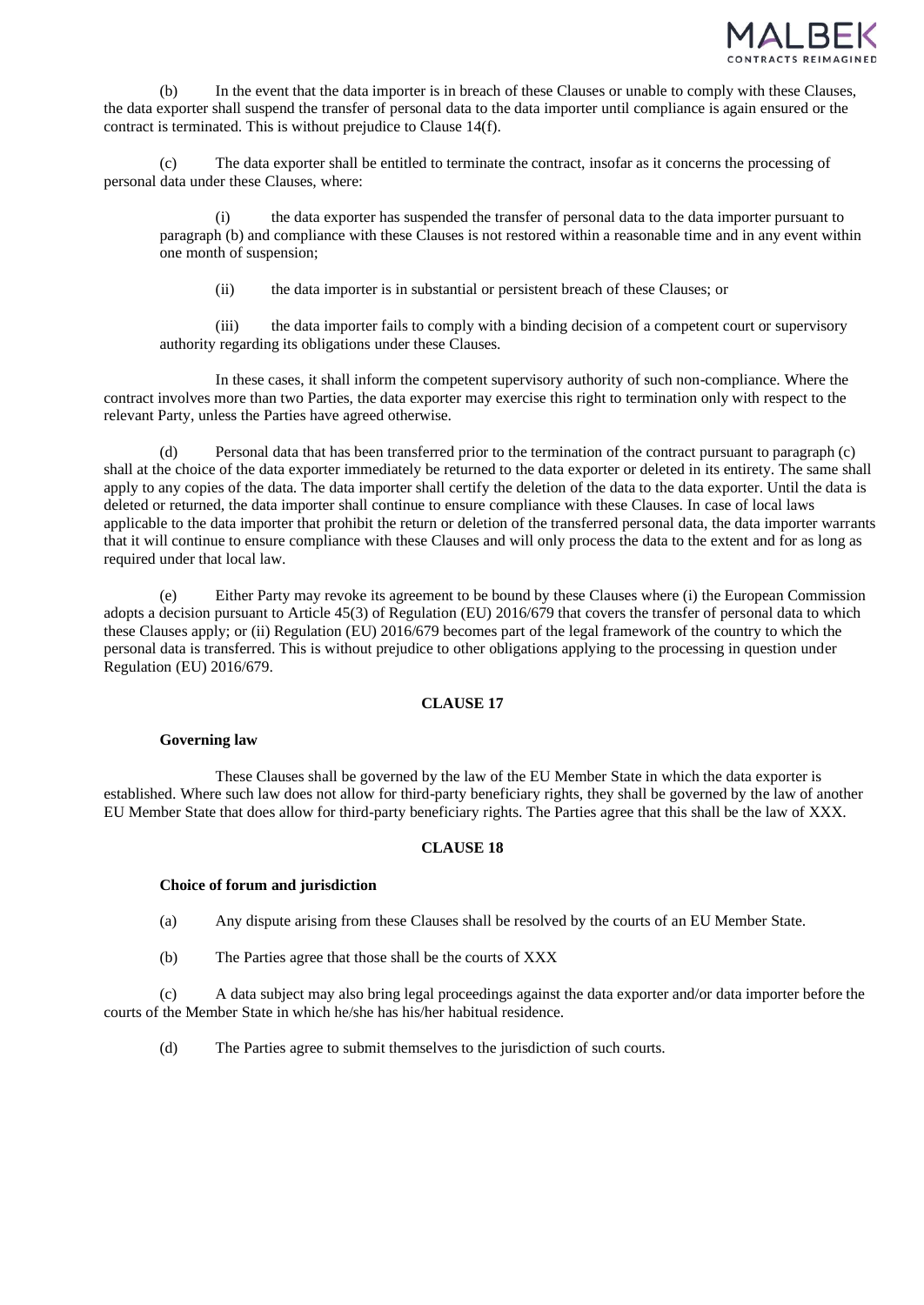

## **ANNEX I**

## **A. LIST OF PARTIES**

**Data exporter(s):** [*Identity and contact details of the data exporter(s) and, where applicable, of its/their data protection officer and/or representative in the European Union*]

1. Name: …

Address: …

Contact person's name, position and contact details: …

Activities relevant to the data transferred under these Clauses: …

Signature and date: ...

Role (controller/processor): Controller

**Data importer(s):** [*Identity and contact details of the data importer(s), including any contact person with responsibility for data protection*]

1. Name: Malbec Solutions, Inc. d/b/a Malbek

Address: Address: 29 Julie Ct, Somerset, New Jersey 08873-4685

Contact person's name, position and contact details: Matt Patel, COO, matt@malbek.io

Activities relevant to the data transferred under these Clauses: Malbek is a provider of contract lifecycle management software and services for its customers (the Data exporters).

Signature and date: ...

Role (controller/processor): Processor

## **B. DESCRIPTION OF TRANSFER**

*Categories of data subjects whose personal data is transferred*

Data Exporter may submit Personal Data to the Service, the extent of which is determined and controlled solely by the Data Exporter in its sole discretion, and which may include, but is not limited to Personal Data relating to the following categories of Data Subjects:

- Data Exporter's agents, including employees and officers
- Data Exporter's client's agents, including employees and officers

Categories of personal data transferred

The Personal Data transferred concern the following categories of data (please specify):

Data Exporter may submit Personal Data to the Service, the extent of which is determined and controlled solely by the Data Exporter in its sole discretion, and which may include, but is not limited to the following categories of Personal Data:

- First and last name
- Employment title
- **Position**
- Email address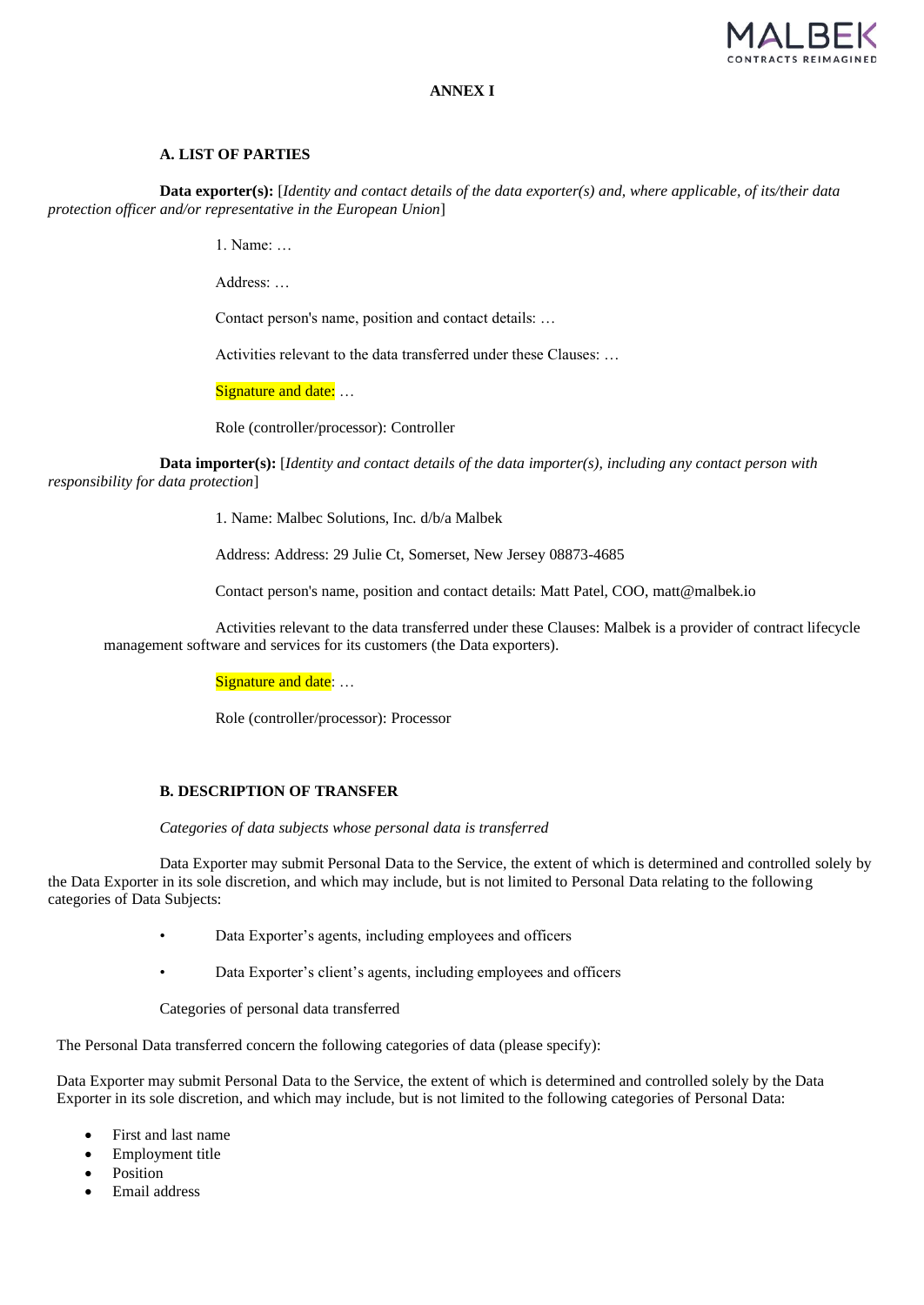

- IP address
- Telephone number
- Contract data

*Sensitive data transferred (if applicable) and applied restrictions or safeguards that fully take into consideration the nature of the data and the risks involved, such as for instance strict purpose limitation, access restrictions (including access only for staff having followed specialised training), keeping a record of access to the data, restrictions for onward transfers or additional security measures.*

|             | None                                                                                                                                               |
|-------------|----------------------------------------------------------------------------------------------------------------------------------------------------|
|             | The frequency of the transfer (e.g. whether the data is transferred on a one-off or continuous basis).                                             |
| Agreement.  | Data Exporter will have the ability to continuously transfer data to Data Importer throughout the term of the                                      |
|             | Nature of the processing                                                                                                                           |
| services.   | Storage and use of data as necessary to provide the Data Importer with contract lifecycle management software and                                  |
|             | $Purpose(s)$ of the data transfer and further processing                                                                                           |
|             | The objective of processing of Personal Data by Data Importer is the performance of the Service and support<br>services pursuant to the Agreement. |
| that period | The period for which the personal data will be retained, or, if that is not possible, the criteria used to determine                               |
|             | Duration of the Service and 30 days beyond the termination of the Service.                                                                         |
|             | For transfers to (sub-) processors, also specify subject matter, nature and duration of the processing                                             |
|             | None                                                                                                                                               |

# **C. COMPETENT SUPERVISORY AUTHORITY**

*Identify the competent supervisory authority/ies in accordance with Clause 13*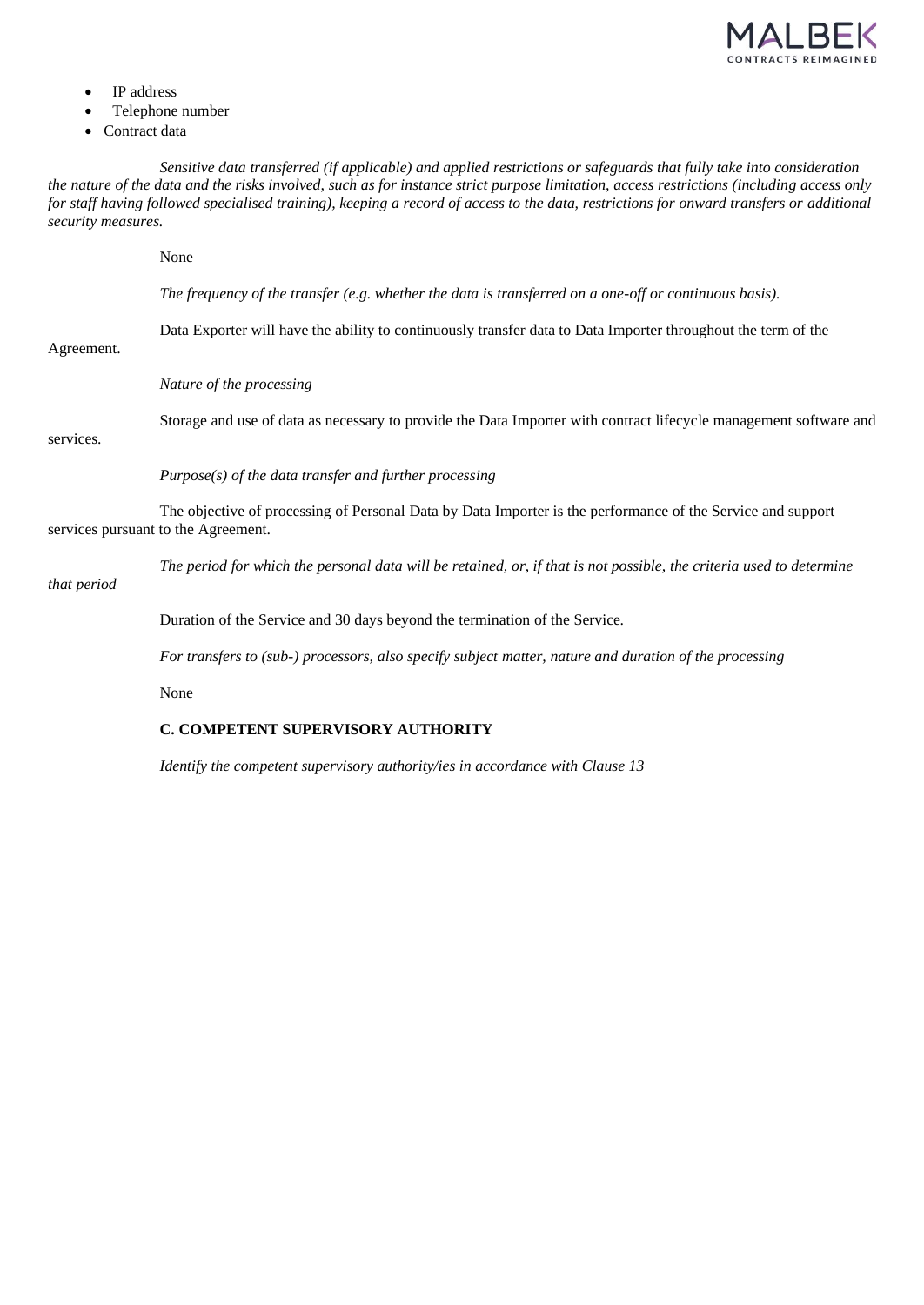

### **ANNEX II**

## **TECHNICAL AND ORGANISATIONAL MEASURES INCLUDING TECHNICAL AND ORGANISATIONAL MEASURES TO ENSURE THE SECURITY OF THE DATA**

### EXPLANATORY NOTE:

The technical and organisational measures must be described in specific (and not generic) terms. See also the general comment on the first page of the Appendix, in particular on the need to clearly indicate which measures apply to each transfer/set of transfers.

*Description of the technical and organisational measures implemented by the data importer(s) (including any relevant certifications) to ensure an appropriate level of security, taking into account the nature, scope, context and purpose of the processing, and the risks for the rights and freedoms of natural persons.*

Data Importer shall implement appropriate and commercially reasonable physical, technical and organizational measures designed to ensure that data exporter's and its clients' personal data is protected against accidental, unauthorized or unlawful use, processing, destruction, loss, disclosure or access. The technical and organizational measures shall ensure a level of security appropriate to the risk, taking into account the state of the art, the costs of implementation, the nature and scope, context and purpose of processing and risks of varying likelihood and severity for the rights and freedoms of individuals. These measures shall include, as appropriate, (a) encryption and pseudonymization of personal data, (b) the ability to ensure the ongoing confidentiality, integrity, availability and resilience of processing systems and services, (c) the ability to restore the availability and access to personal data in a timely manner in the event of a physical or technical incident; (d) a process for regularly testing, assessing and evaluating the effectiveness of technical and organizational measures for ensuring the security of the processing; and (e) establishing measures to identify vulnerabilities with regard to the processing of personal data in systems used to provide the services to the Data Exporter.

Data Importer will not materially decrease the overall level of the above technical and security measures during term of the underlying agreement, term of use, license and/or subscription term

*For transfers to (sub-) processors, also describe the specific technical and organisational measures to be taken by the (sub-) processor to be able to provide assistance to the controller and, for transfers from a processor to a sub-processor, to the data exporter*

### **ANNEX III**

#### **LIST OF SUB-PROCESSORS**

#### EXPLANATORY NOTE:

This Annex must be completed in case of the specific authorization of sub-processors (Clause 9(a), Option 1).

The controller has authorised the use of the following sub-processors:

1. Name: Amazon Web Services (AWS) cloud hosting

Address: AWS data centers in USA

Contact person's name, position and contact details: Matt Patel, COO, matt@malbek.io

Description of processing (including a clear delimitation of responsibilities in case several sub-processors are authorised): …

2. Storage of data and allow for processing of data to provide the Services as per the Agreement.